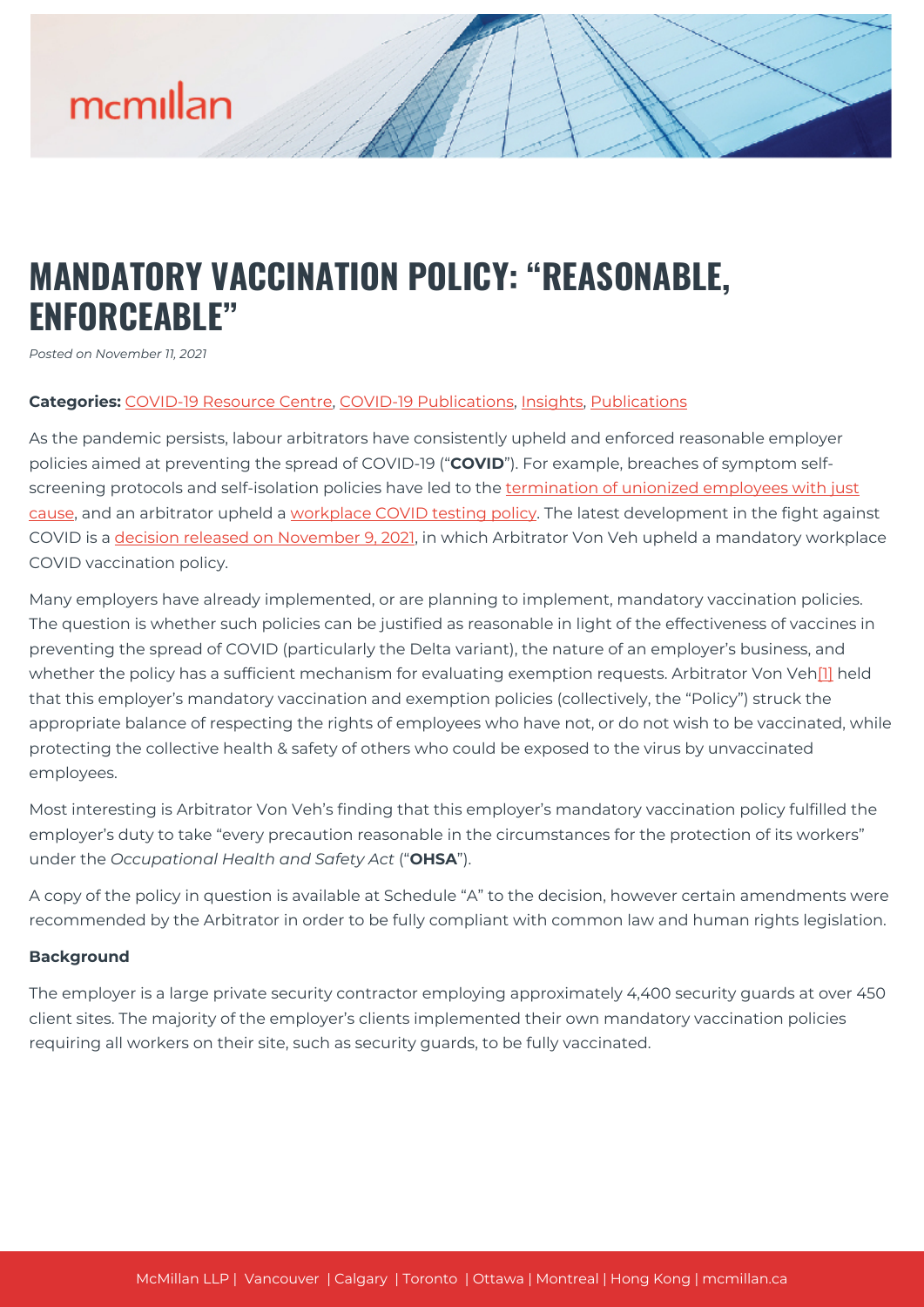

The employer implemented a mandatory vaccination policy and the accompanying vaccination exemption policy on September 3, 2021, requiring all workers to be vaccinated by October 31, 2021. The Policy provided that exemptions would be provided for health and religious reasons and the exempted workers would be accommodated to the point of undue hardship.

The union challenged the Policy as being unreasonable pursuant to the principle of workplace rules in *KVP Co. v. Lumber and Sawmill Workers' Union*[\[2\],](#page--1-0) and contrary to the *Ontario Human Rights Code* ("Code").

#### **Mandatory Vaccination Policy Upheld**

The arbitrator upheld the Policy, finding it to be reasonable, enforceable, and compliant with the Code and the OHSA.

Pursuant to section 25(2)(h) of the OHSA, the employer was required to take "*every precaution reasonable in the circumstances of protection of its worker*." In light of the health & safety risk posed by COVID, the emergency measures enacted to contain and manage the pandemic, and the definitive science confirming the effectiveness of COVID vaccines, the Arbitrator held that the employer had an obligation to protect workers from COVID, and this Policy fulfilled this obligation.

Further, the Policy did not violate the Code as the Policy provided exemption and accommodation for legitimate health and religious reasons. The Policy rightfully denied exemption to the workers who chose not to be vaccinated based on personal preference, as an employee's personal and subjective perceptions did not amount to a creed protected under the Code according to the Ontario Human Rights Commission.

Finally, unilaterally implementing the Policy without the union's consent was a reasonable exercise of management rights. The collective agreement granted the employer the right to make rules to be followed by the employees. The Policy was implemented to comply with the employer's obligations under the OHSA and to satisfy client demands. Nothing in the Policy forced the workers to be vaccinated without the workers' consent and exemption was available on legitimate grounds.

The arbitrator ultimately found that the Policy struck the proper balance in order to respect the rights of workers who had not or did not wish to be vaccinated, while also ensuring a safe workplace for workers, clients, and members of the public.

#### **Takeaway for Employers**

Employers can generally make workplace policies to protect workers and the public, including mandatory vaccination policies, provided these policies are reasonable, not contrary to an applicable collective or employment agreement, not contrary to applicable human rights legislation, and clearly communicated to the